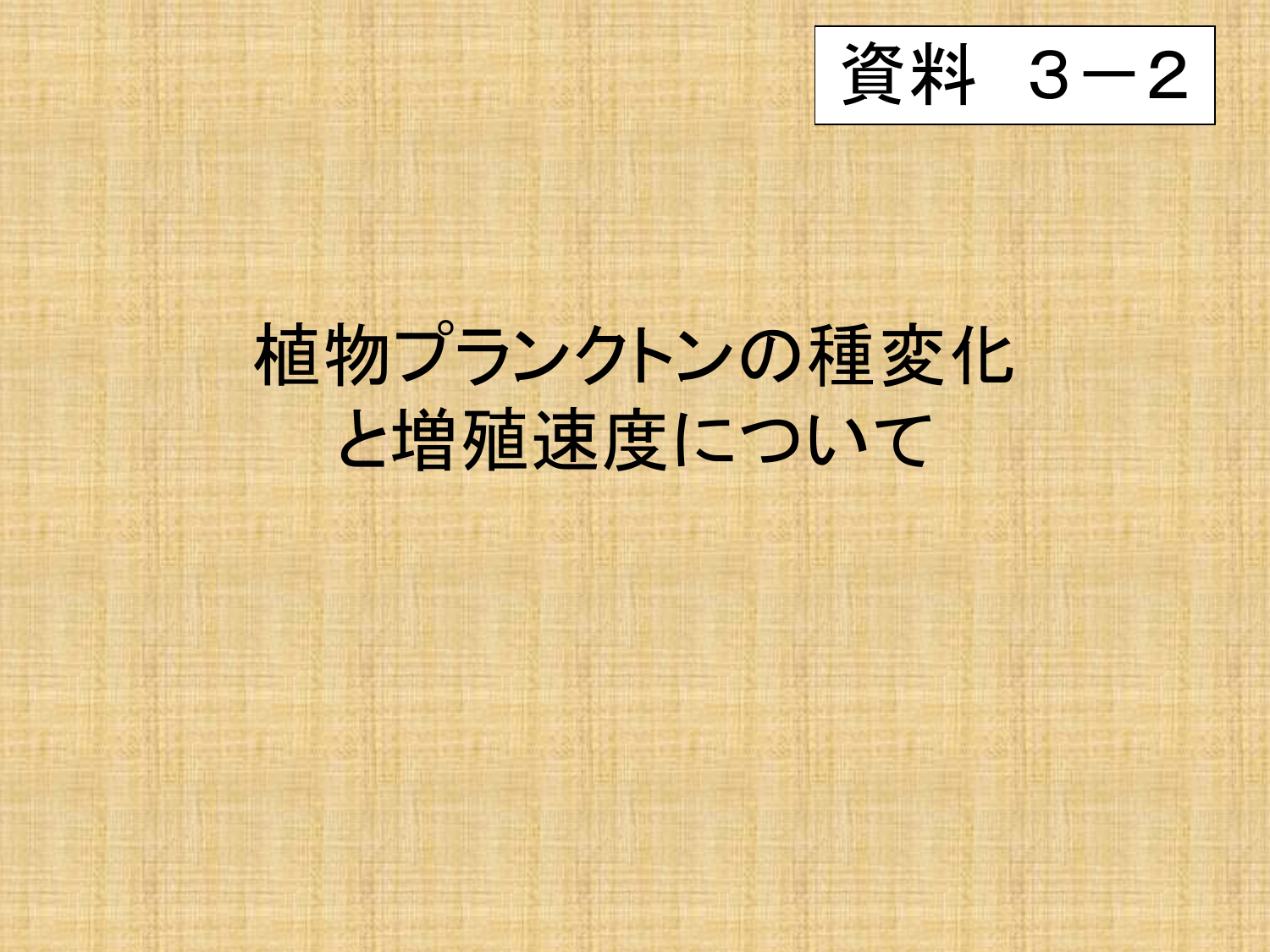はじめに

- 汽水域における汚濁解明調査事業の一環と して、高頻度調査を実施(H22年7月~H23年 6月)
- 定期調査を含め、毎週宍道湖湖心にて採水 し、植物プランクトンの細かな挙動を把握する ための調査を行った。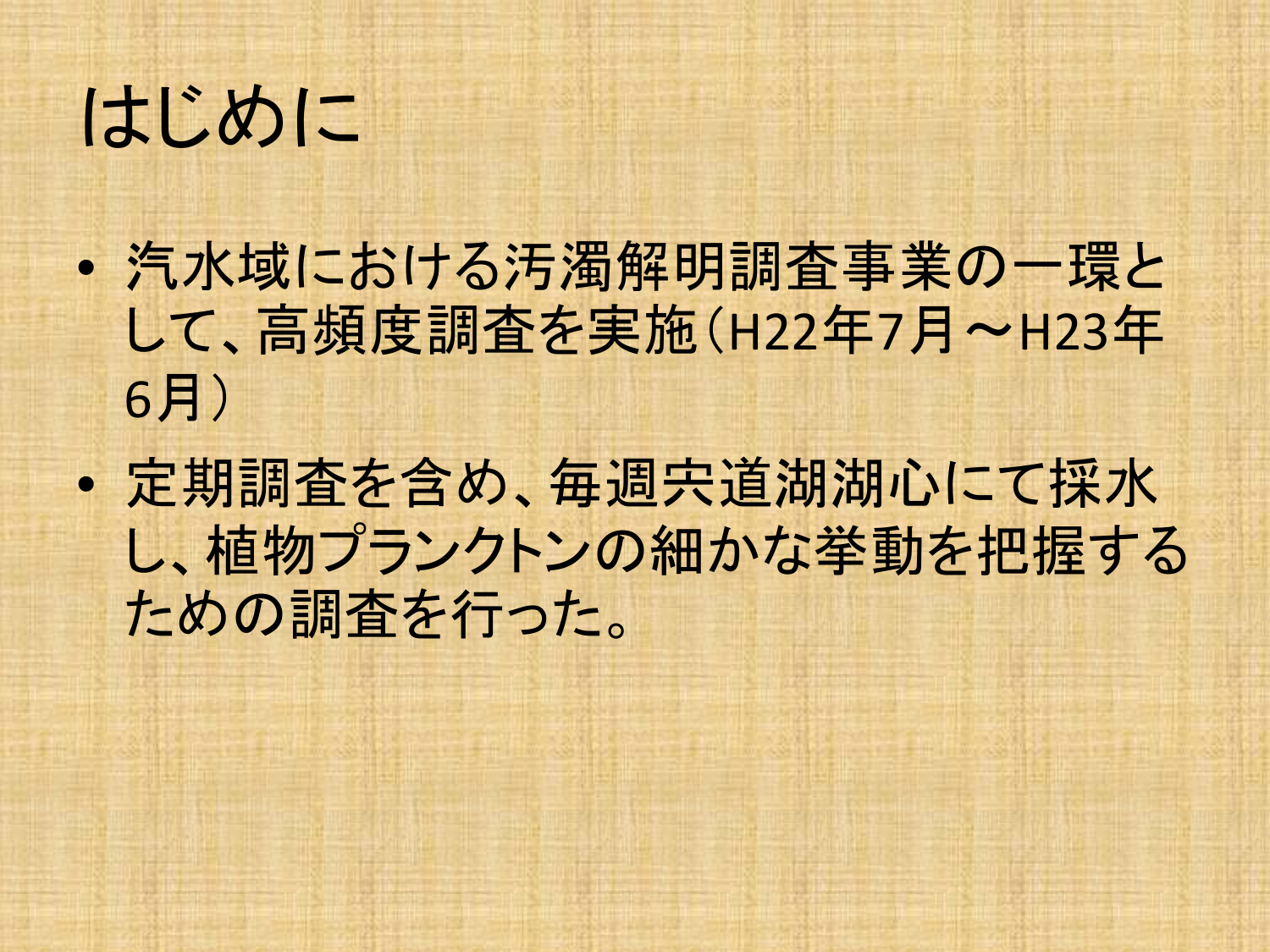## 方法

①表層水200mlをメンブレンフィルター(孔径 0.45μm)で濾過し、ミクロスパチュラを用いて かき取り、2mlに調製 →100倍濃縮試料を作製 微分干渉光学顕微鏡(OLYMPUS BX51) で観察・種の同定を行い、細胞密度1×107L-1 以上、相対出現頻度(C)以上のものを優占種 とした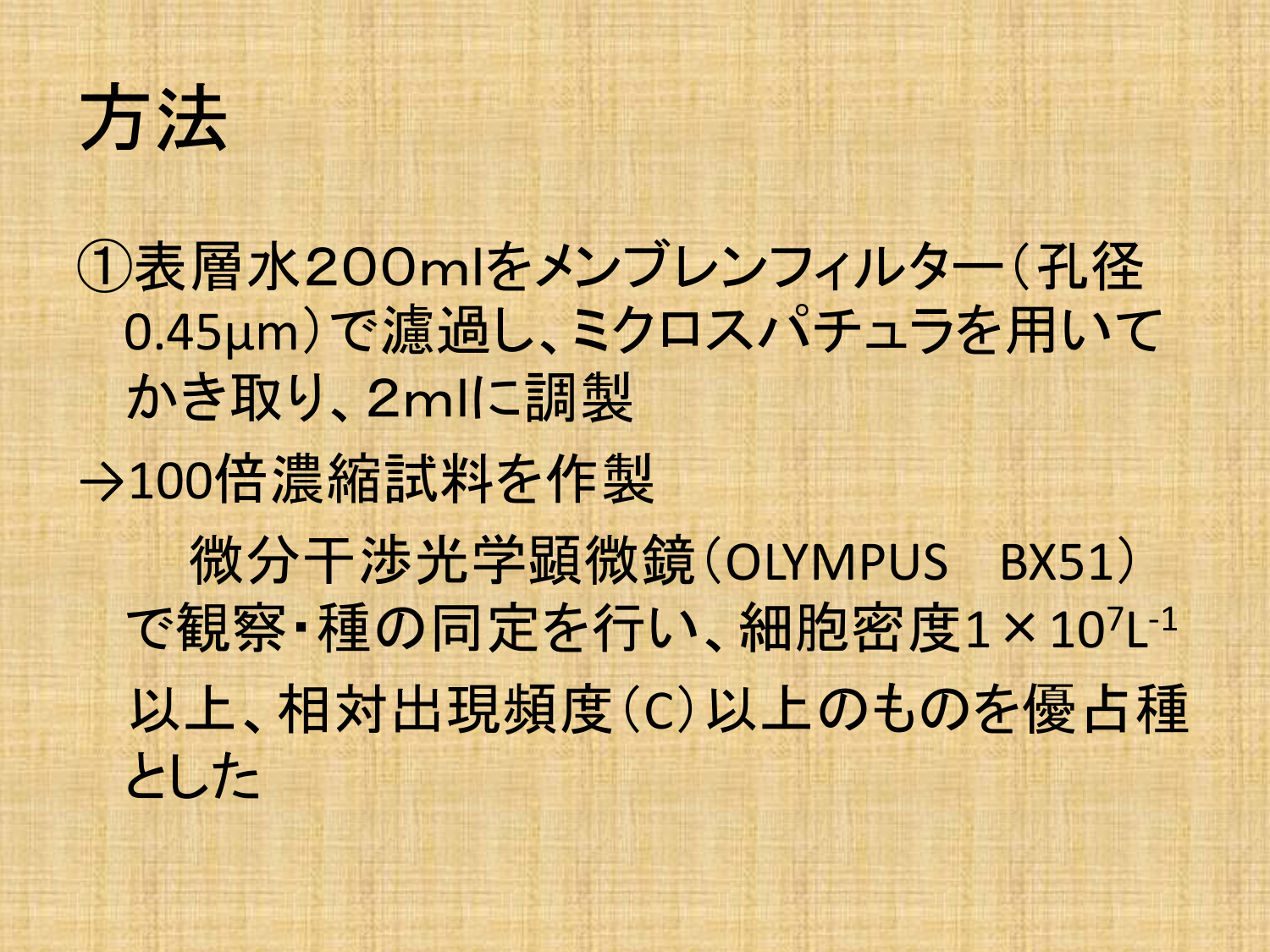#### ②細胞密度から比増殖速度μ(/日)を算出

$$
\mu = \frac{\ln C_2 - \ln C_1}{t_2 - t_1}
$$

C1およびC2:細胞密度  $t_1$ および $t_2$ : 増殖時間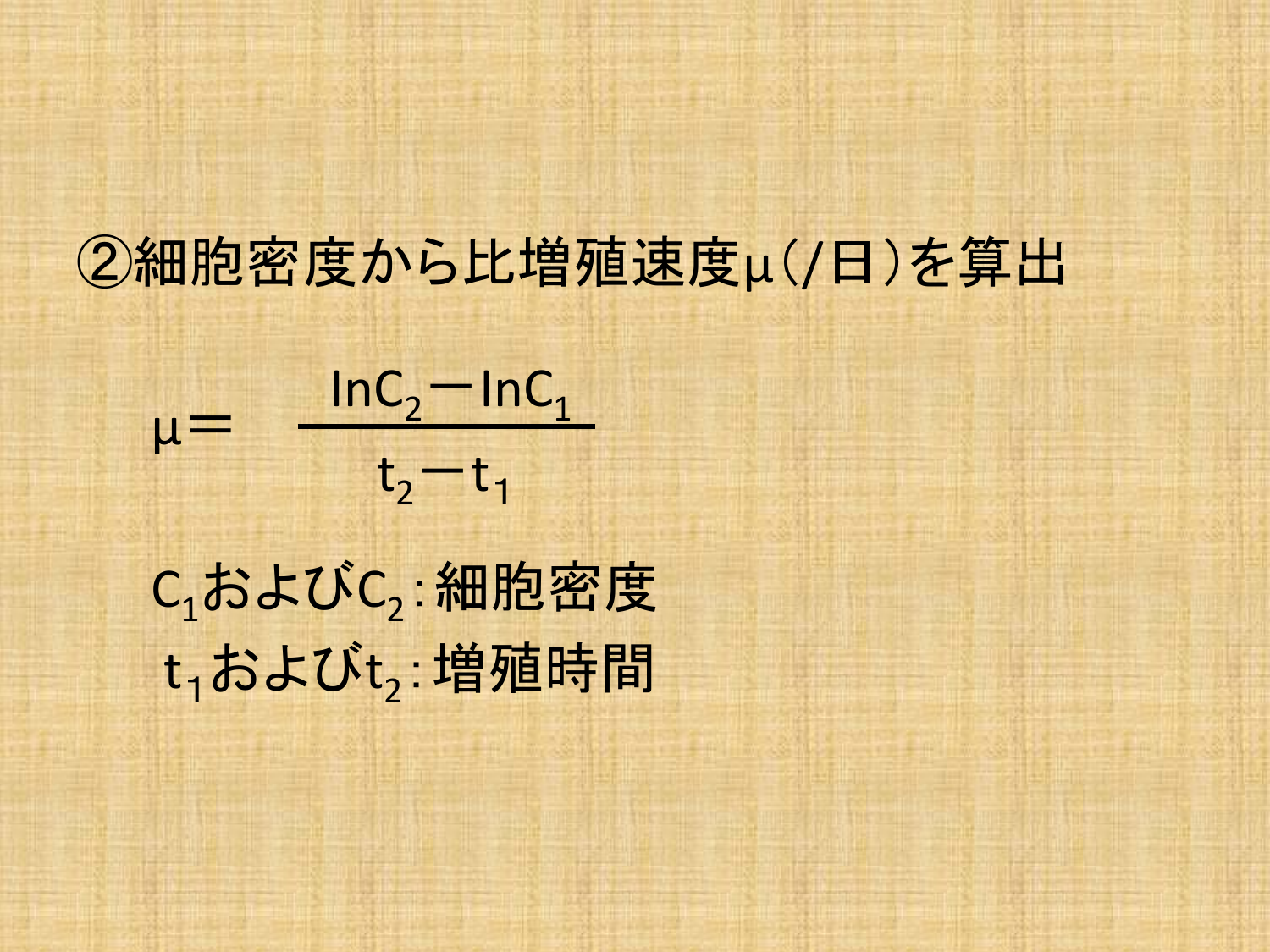# 結果①優占種について

| 採水日       | 優占種                                               | 出現<br>種数 | Microcystis ichtyoblabe<br>の相対出現頻度 |
|-----------|---------------------------------------------------|----------|------------------------------------|
| 2010/7/1  | Synechocystis sp.                                 | 16       |                                    |
| 2010/7/6  |                                                   | 12       |                                    |
| 2010/7/12 | Coelosphaerium kuetzingianum                      | 11       |                                    |
| 2010/7/20 |                                                   | 15       |                                    |
| 2010/7/26 | Synechocystis sp.<br>Coelosphaerium kuetzingianum | 15       |                                    |
| 2010/8/2  |                                                   | 12       |                                    |
| 2010/8/9  | Synechocystis sp.                                 | 13       |                                    |
| 2010/8/16 | Synechocystis sp.<br>Cheatoceros sp.              | 14       | $\ddot{}$                          |
| 2010/8/23 | Synechocystis sp.<br>Coelosphaerium kuetzingianum | 16       | $\ddot{}$                          |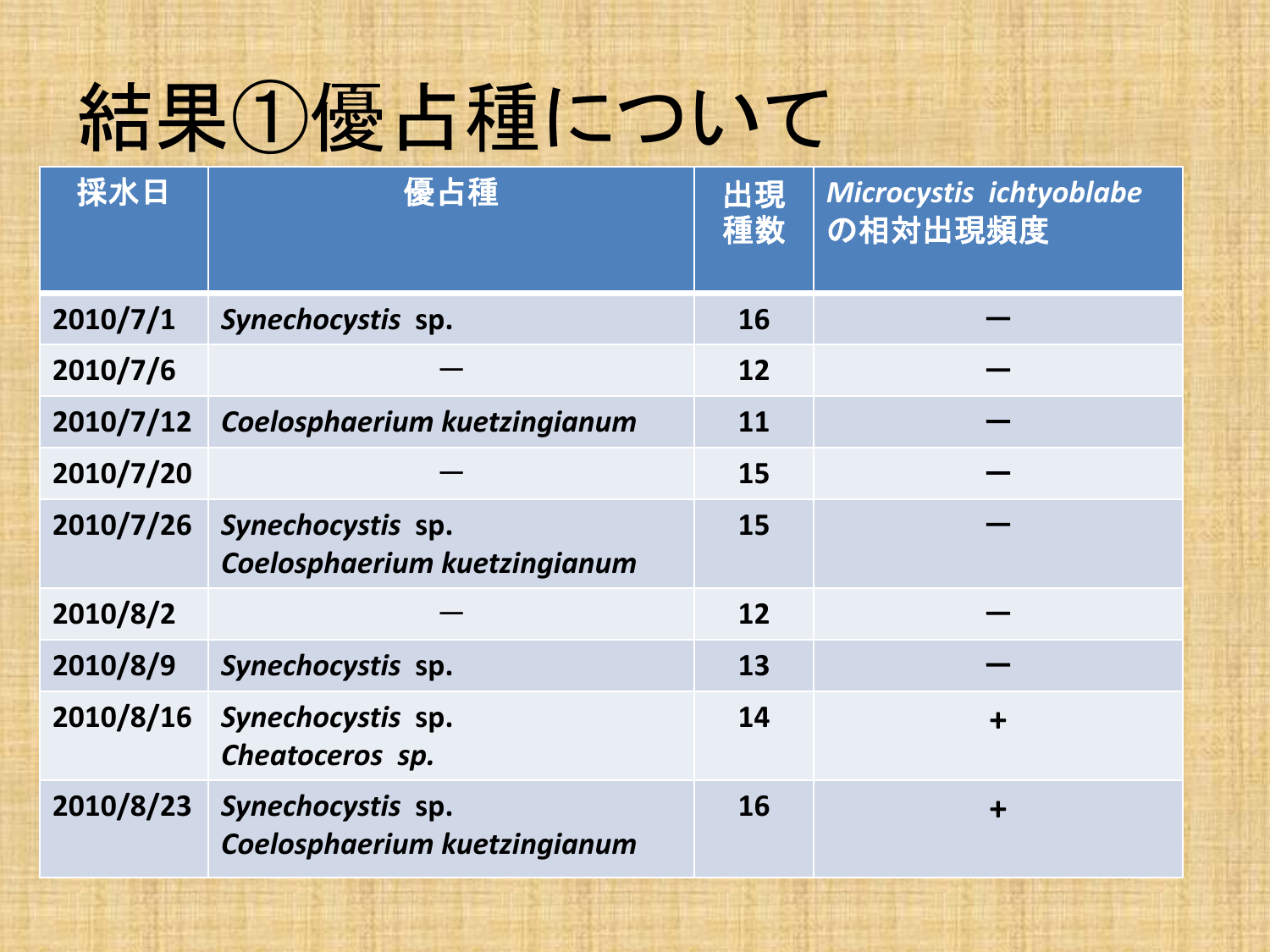| 採水日        | 優占種                    | 出現種数 | Microcystis ichtyoblabe<br>の相対出現頻度 |
|------------|------------------------|------|------------------------------------|
| 2010/9/1   | Aphanocapsa holosatica | 16   | $\ddagger$                         |
| 2010/9/6   | Aphanocapsa holosatica | 19   | $\mathbf{r}$                       |
| 2010/9/13  | Aphanocapsa holosatica | 18   | $\ddot{+}$                         |
| 2010/9/21  | Aphanocapsa holosatica | 13   | r                                  |
| 2010/9/27  | Aphanocapsa holosatica | 14   | $\div$                             |
| 2010/10/4  |                        | 13   | $\mathbf{r}$                       |
| 2010/10/12 | Skeletonema costatum   | 11   | $\div$                             |
| 2010/10/18 | Skeletonema costatum   | 9    | $\div$                             |
| 2010/10/24 | Skeletonema costatum   | 10   | $\div$                             |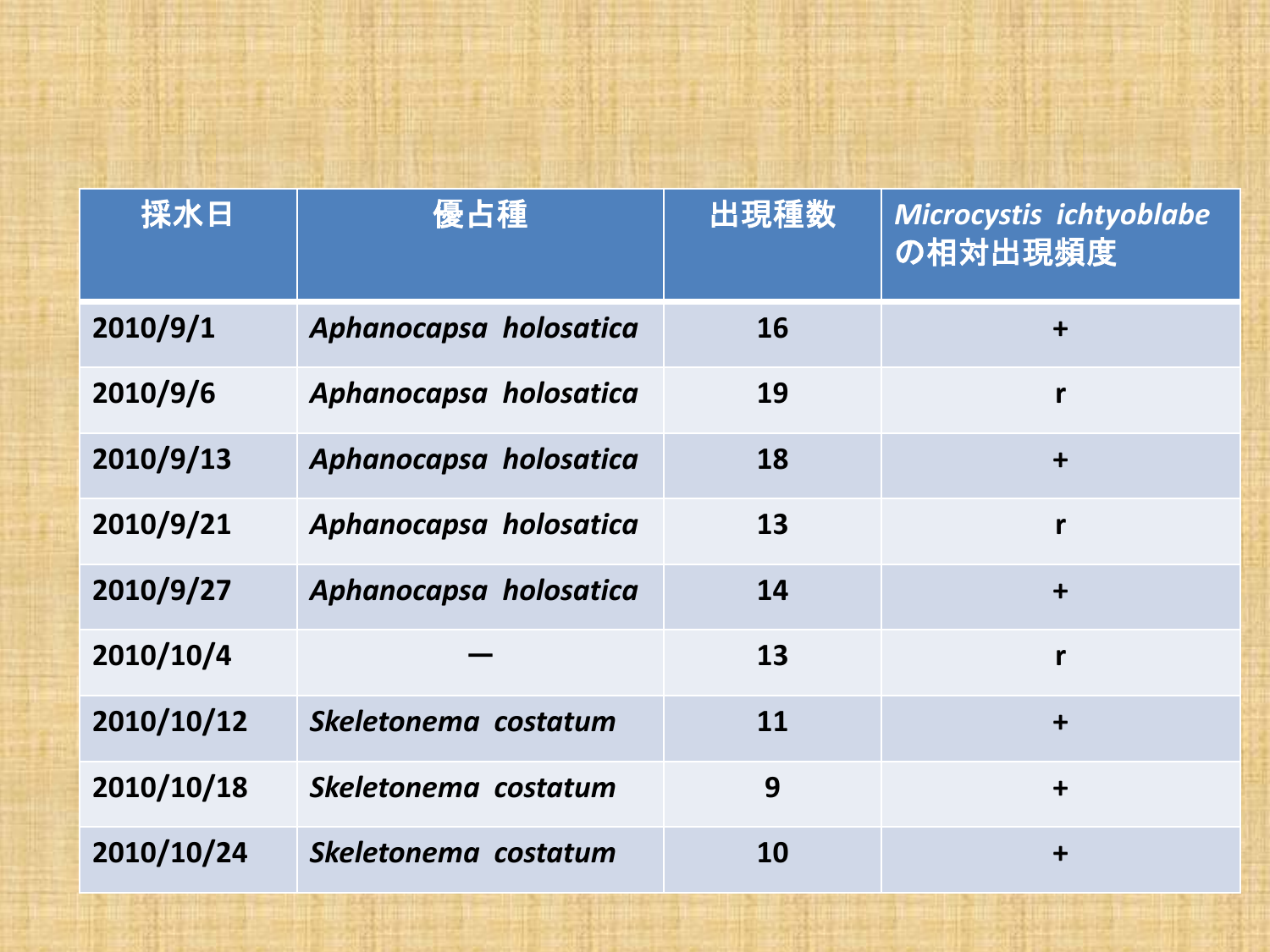| 採水日        | 優占種                  | 出現種数 | Microcystis ichtyoblabe<br>の相対出現頻度 |
|------------|----------------------|------|------------------------------------|
| 2010/11/1  |                      | 9    | $\ddot{\phantom{1}}$               |
| 2010/11/8  | Skeletonema costatum | 10   | $\ddot{\phantom{1}}$               |
| 2010/11/14 | Skeletonema costatum | 9    | $\ddot{\phantom{1}}$               |
| 2010/11/22 |                      | 11   | $\ddagger$                         |
| 2010/12/1  |                      | 11   | r                                  |
| 2010/12/6  |                      | 10   | r                                  |
| 2010/12/13 |                      | 13   | $\mathbf{r}$                       |
| 2010/12/20 |                      | 10   | r                                  |
| 2010/12/28 |                      | 15   | r                                  |
| 2011/1/5   |                      | 14   | r                                  |
| 2011/1/11  |                      | 12   | $\mathsf{r}$                       |
| 2011/1/17  | cf.Coccomyxsa sp.    | 15   | r                                  |
| 2011/1/23  | cf.Coccomyxsa sp.    | 13   |                                    |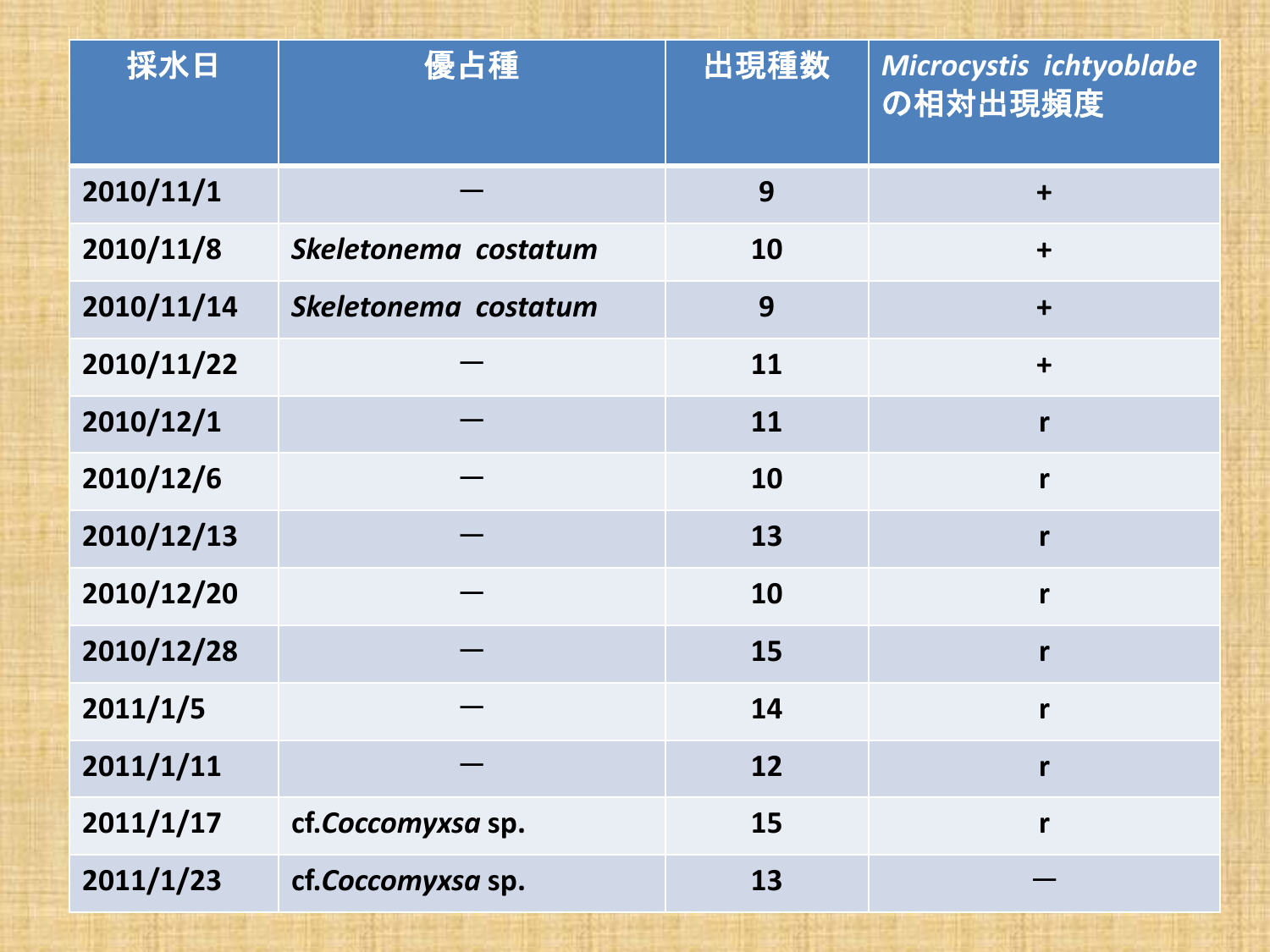| 採水日       | 優占種                                                                            | 出現種<br>数 | <b>Microcystis</b><br>ichtyoblabeの相対<br>出現頻度 |
|-----------|--------------------------------------------------------------------------------|----------|----------------------------------------------|
| 2011/2/1  |                                                                                | 14       | r                                            |
| 2011/2/7  | cf.Coccomyxsa sp.                                                              | 16       |                                              |
| 2011/2/14 |                                                                                | 17       |                                              |
| 2011/2/21 |                                                                                | 19       |                                              |
| 2011/3/1  | Thalassiosira pseudonana                                                       | 21       |                                              |
| 2011/3/7  | Thalassiosira pseudonana<br>Pseudodictyosphaerium minusculum<br>Lobocystis sp. | 22       | r                                            |
| 2011/3/14 | Thalassiosira pseudonana<br>Pseudodictyosphaerium minusculum                   | 20       | r                                            |
| 2011/3/22 | Thalassiosira pseudonana<br>Pseudodictyosphaerium minusculum                   | 23       |                                              |
| 2011/3/28 | Thalassiosira pseudonana<br>Pseudodictyosphaerium minusculum                   | 21       | rr                                           |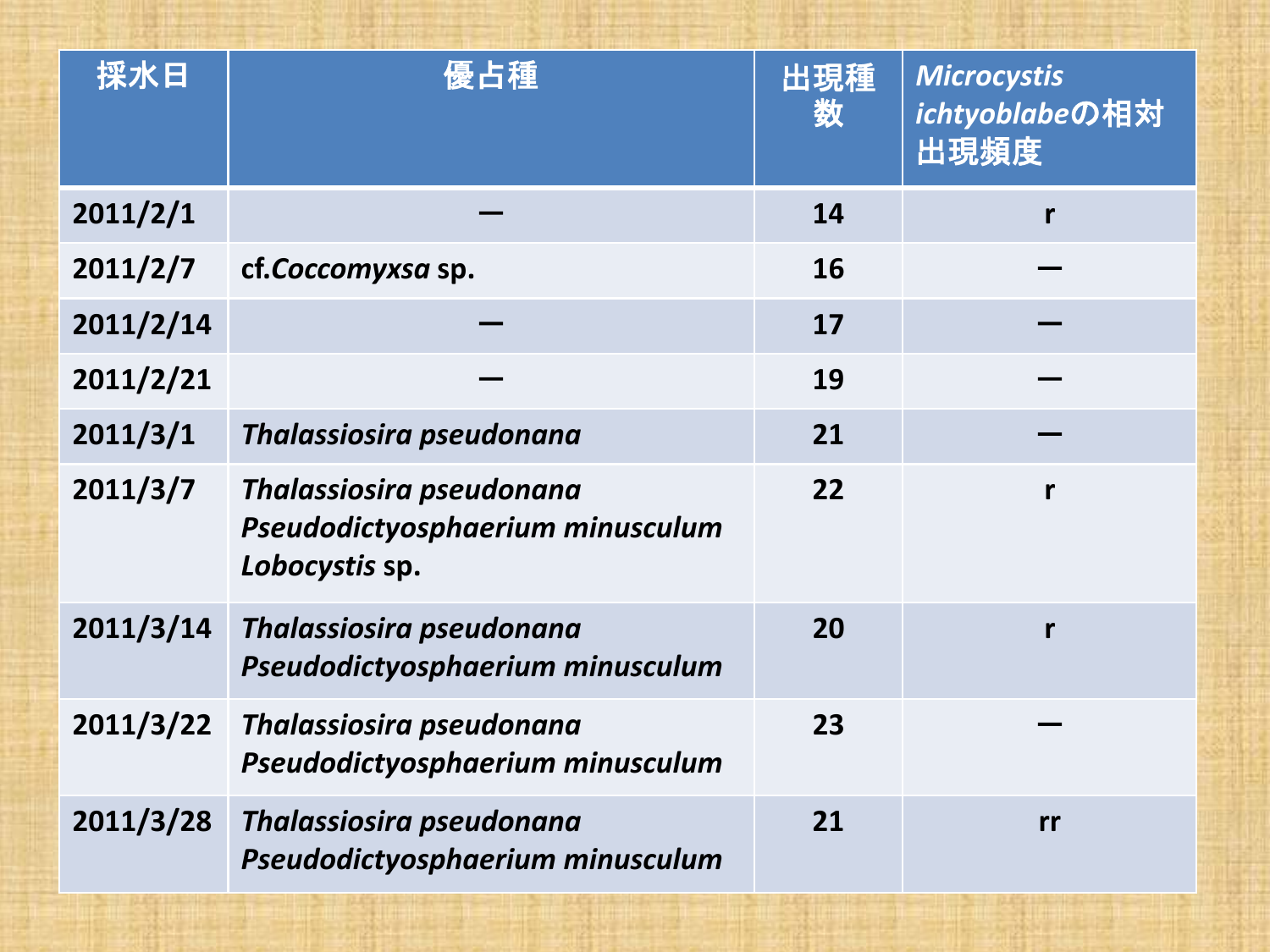| 採水日       | 優占種                                                                                      | 出現<br>種数 | <b>Microcystis</b><br>ichtyoblabeの相対<br>出現頻度 |
|-----------|------------------------------------------------------------------------------------------|----------|----------------------------------------------|
| 2011/4/5  |                                                                                          | 18       |                                              |
| 2011/4/11 | Thalassiosira pseudonana<br>Pseudodictyosphaerium minusculum<br><b>Amphikrikos nanus</b> | 16       |                                              |
| 2011/4/18 | Synechocystis sp.<br>Pseudodictyosphaerium minusculum<br><b>Amphikrikos nanus</b>        | 20       |                                              |
| 2011/4/26 | Synechocystis sp.<br>Coelosphaerium kuetzingianum<br>Pseudodictyosphaerium minusculum    | 22       |                                              |
| 2011/5/2  | Synechocystis sp.<br>Pseudodictyosphaerium minusculum                                    | 16       |                                              |
| 2011/5/9  | Synechocystis sp.<br>Aphanocapsa cf. delicatissima<br>Cyclotella spp.                    | 24       | r                                            |
| 2011/5/16 | Synechocystis sp.<br>Cyclotella spp.                                                     | 23       |                                              |
| 2011/5/23 | Cyclotella spp.                                                                          | 25       | r                                            |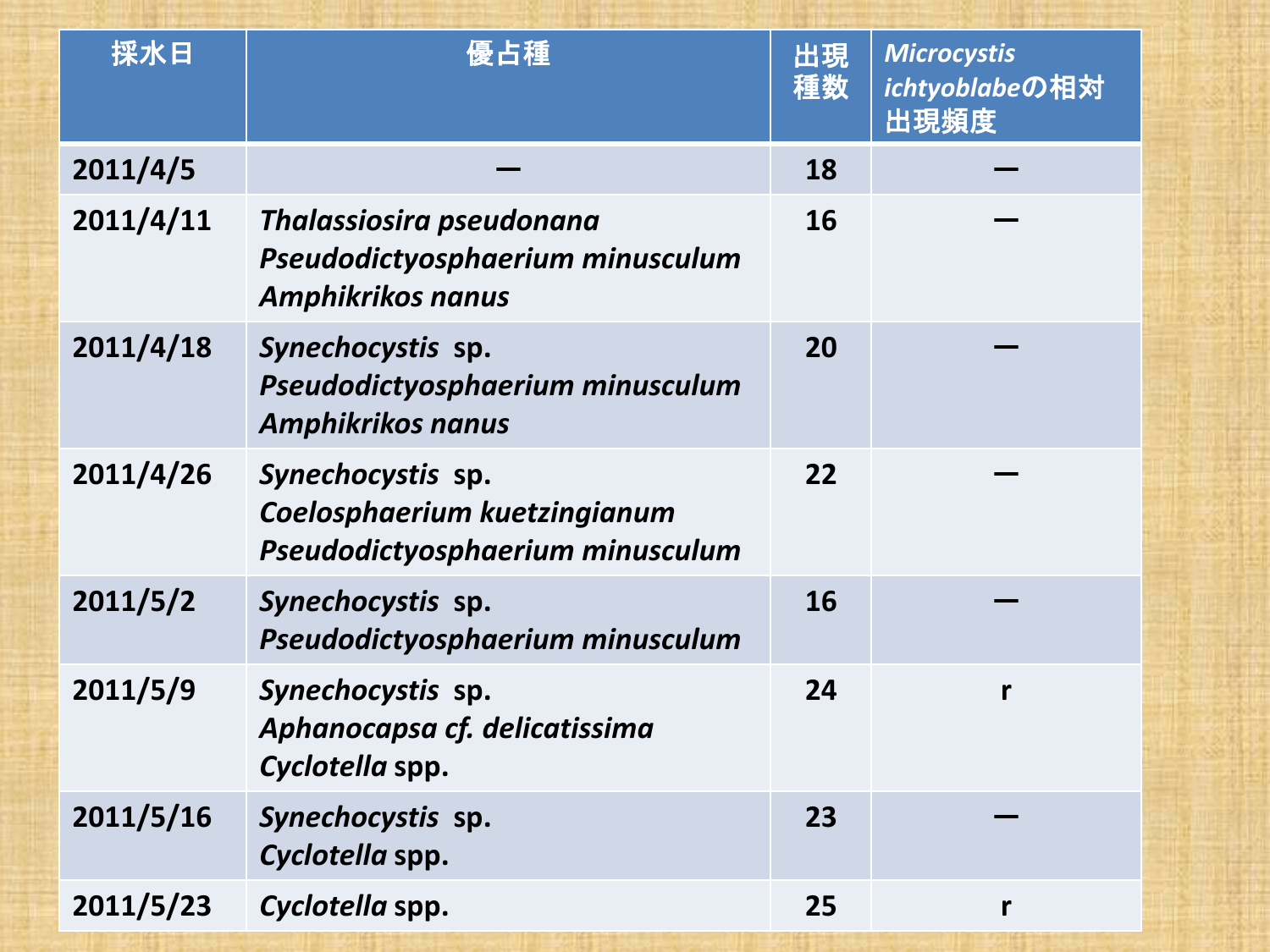| 採水日       | 優占種                                                                   | 出現種数 | <b>Microcystis</b><br>ichtyoblabeの相対<br>出現頻度 |
|-----------|-----------------------------------------------------------------------|------|----------------------------------------------|
| 2011/6/1  | Cyclotella spp.                                                       | 16   |                                              |
| 2011/6/6  | Merismopedia sp.                                                      | 28   | r                                            |
| 2011/6/13 | Synechocystis sp.<br>Coelosphaerium kuetzingianum<br>Merismopedia sp. | 26   | r                                            |
| 2011/6/20 | Coelosphaerium kuetzingianum                                          | 29   |                                              |
| 2011/6/27 | Skeletonema spp.                                                      | 28   |                                              |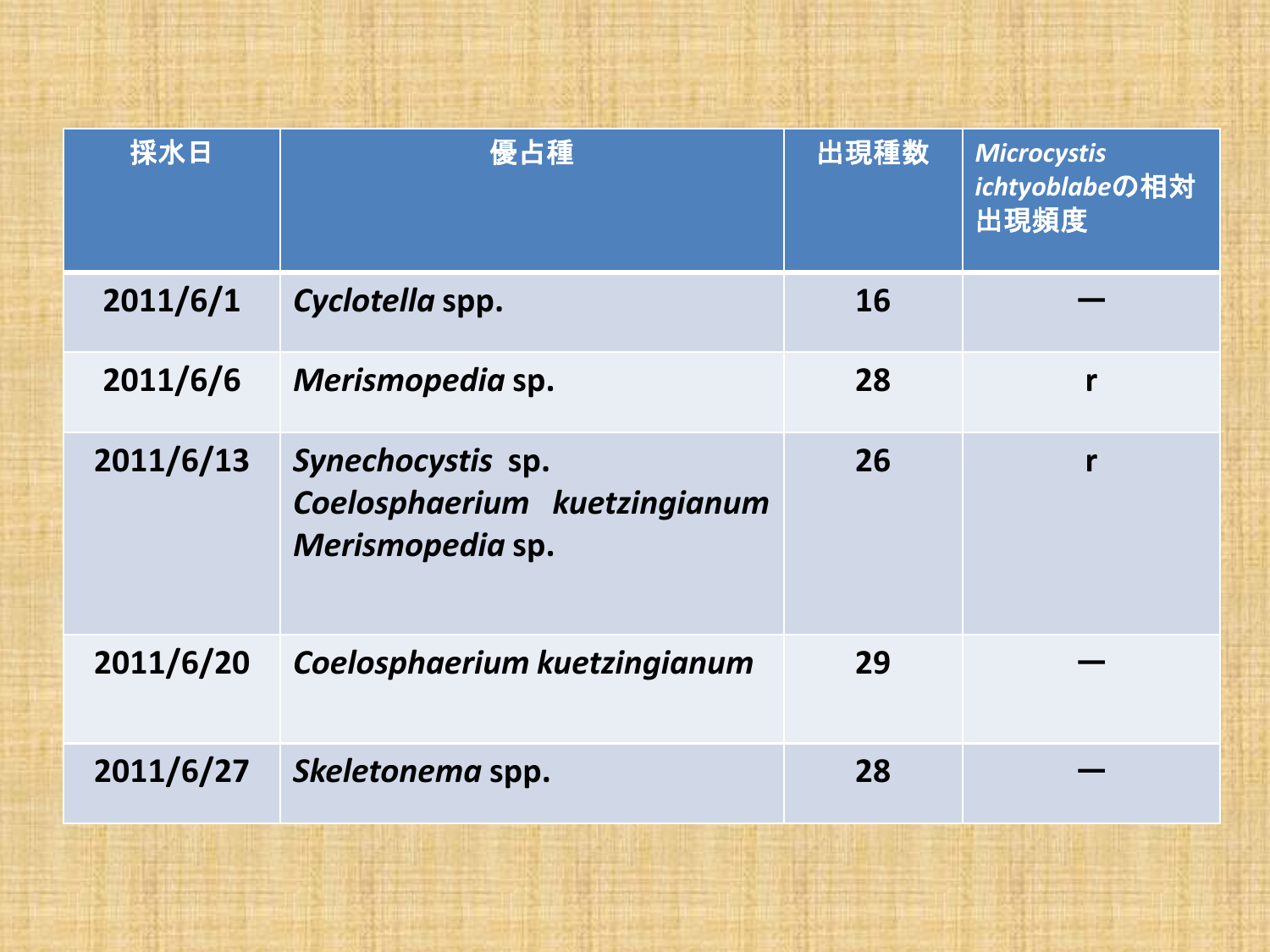#### 水温と出現種数について

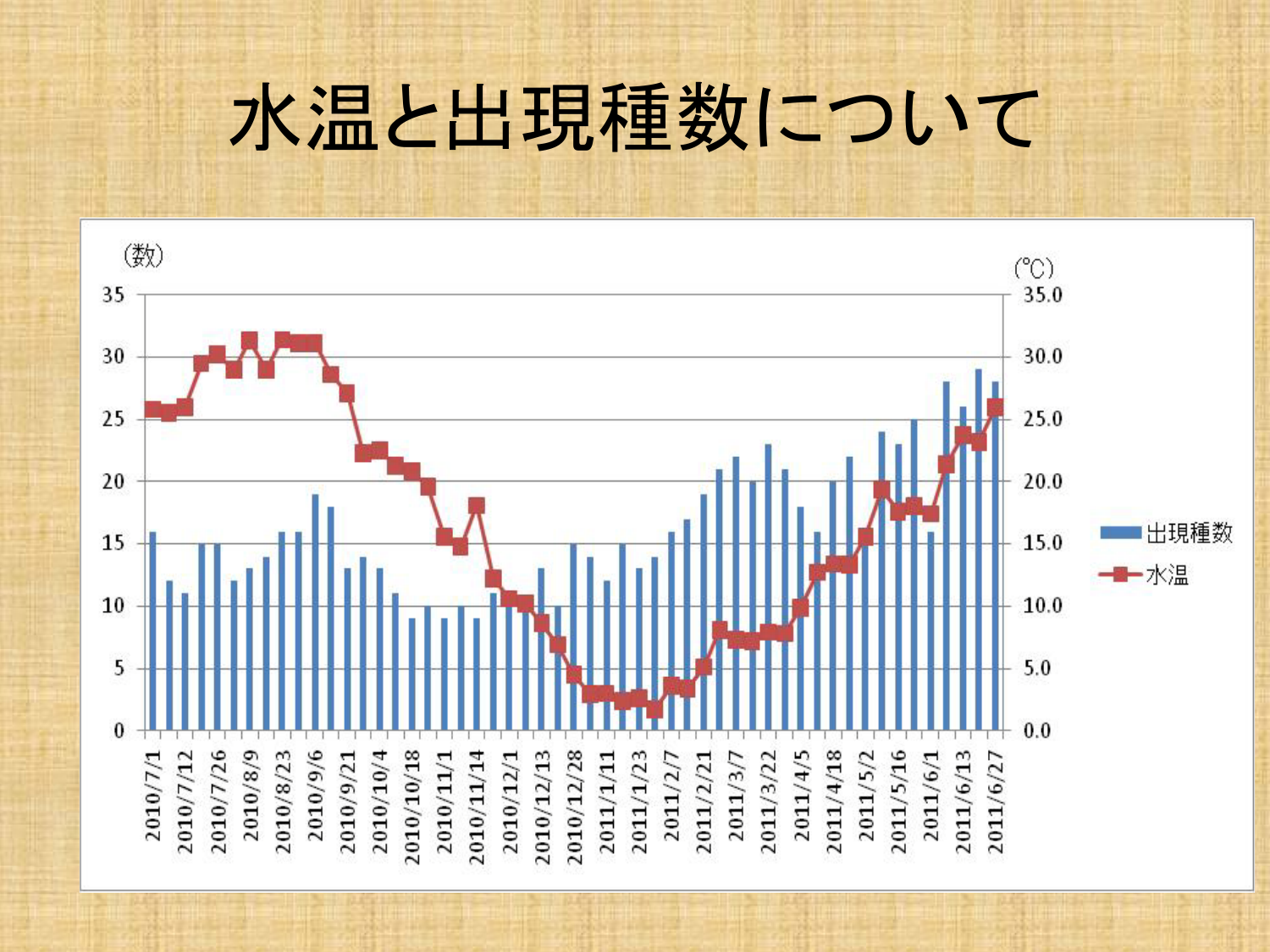#### **lnC(***Cyclotella* **spp.)**

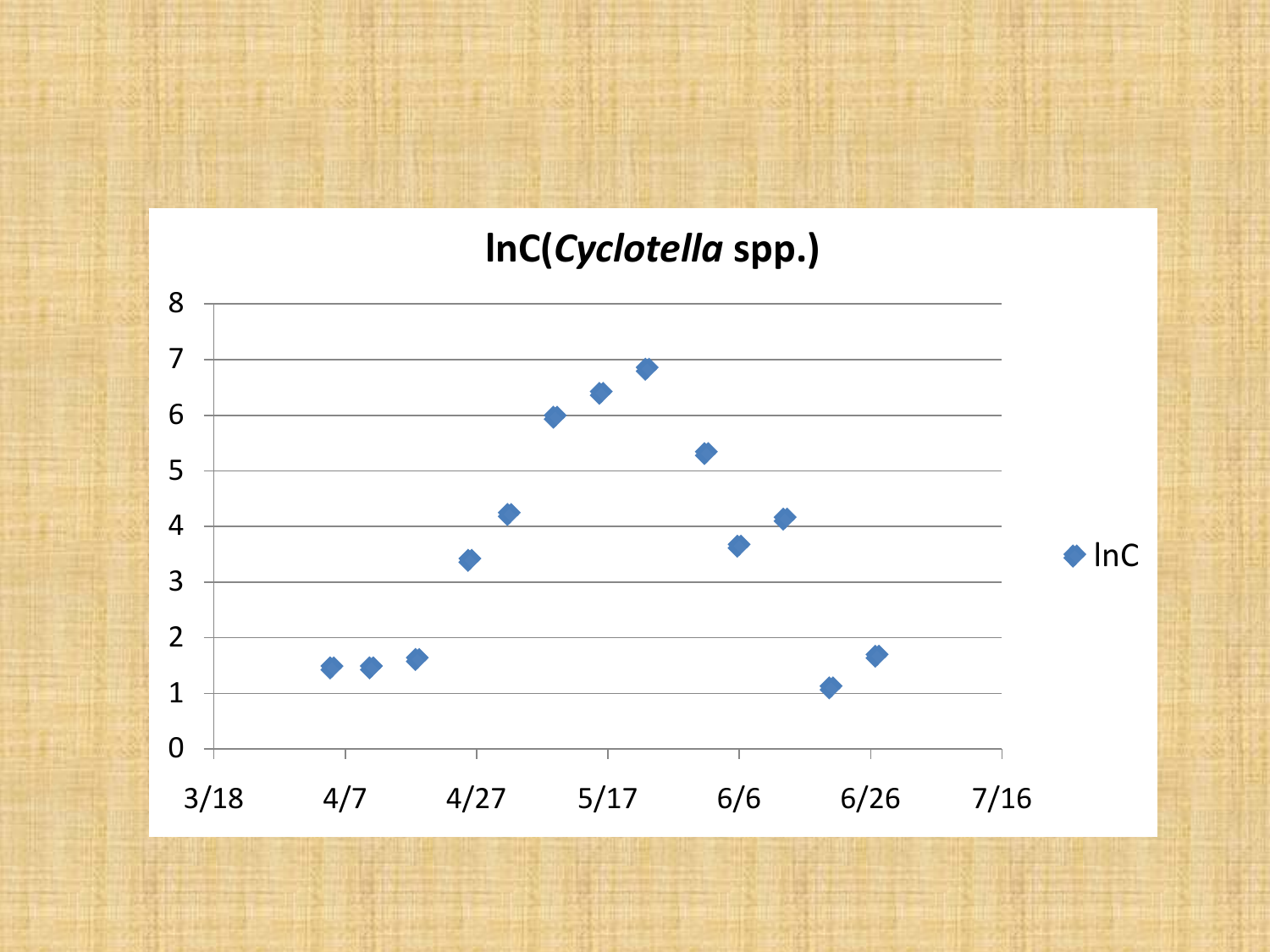| Table 1 Maximum specific growth rate from the references |       |                       |                                          |                 |                              |  |
|----------------------------------------------------------|-------|-----------------------|------------------------------------------|-----------------|------------------------------|--|
|                                                          |       | 高頻度採水調査               |                                          | 室内実験            |                              |  |
| <b>Species</b>                                           | 採取地点  | Specific growth Water |                                          | Specific growth | Water                        |  |
|                                                          |       | rate(1/day)           | temperature( ${}^{\circ}C$ ) rate(1/day) |                 | temperature( ${}^{\circ}C$ ) |  |
| Coelosphaerium kuetzingianum                             | 宍道湖湖心 | 0.22                  | 21                                       | 0.72            | 30                           |  |
| Microcystis ichthyoblabe                                 | 宍道湖湖心 |                       |                                          | $0.54^{1}$      | 25                           |  |
|                                                          |       |                       |                                          |                 |                              |  |
| Prorocentrum minimum                                     | 本庄    | 0.26                  | 19                                       |                 |                              |  |
|                                                          | 中海上層  | 0.15                  | 19                                       |                 |                              |  |
|                                                          | 中海中層  | 0.18                  | 17                                       |                 |                              |  |
|                                                          | 中海下層  | 0.12                  | 14                                       |                 |                              |  |
|                                                          |       |                       |                                          |                 |                              |  |
| Cyclotella spp.                                          | 宍道湖湖心 | 0.17                  | 16                                       | $1.10^{2}$      | 20                           |  |
| Skeletonema costatum                                     | 宍道湖湖心 | 0.42                  | 22                                       | $1.25^{3}$      | $15\pm1$                     |  |
|                                                          |       |                       |                                          |                 |                              |  |
| Pseudodictyosphaerium minusculum 宍道湖湖心                   |       | 0.09                  | 5                                        |                 |                              |  |
|                                                          |       | 0.08                  | 12                                       |                 |                              |  |
| 参考文献                                                     |       |                       |                                          |                 |                              |  |

[1]神門利之 宍道湖産アオコの塩分・水温耐性等に関する報告書、島根県保 健環境科学研究所、2011 [2]手塚泰彦 訳:陸水学、243-284、京都大学学術出版会、1999 [3]樽谷賢治·山本民次、広島県産Skeletonema costatumのリン酸塩取り込み および増殖の動力学、60-61、1994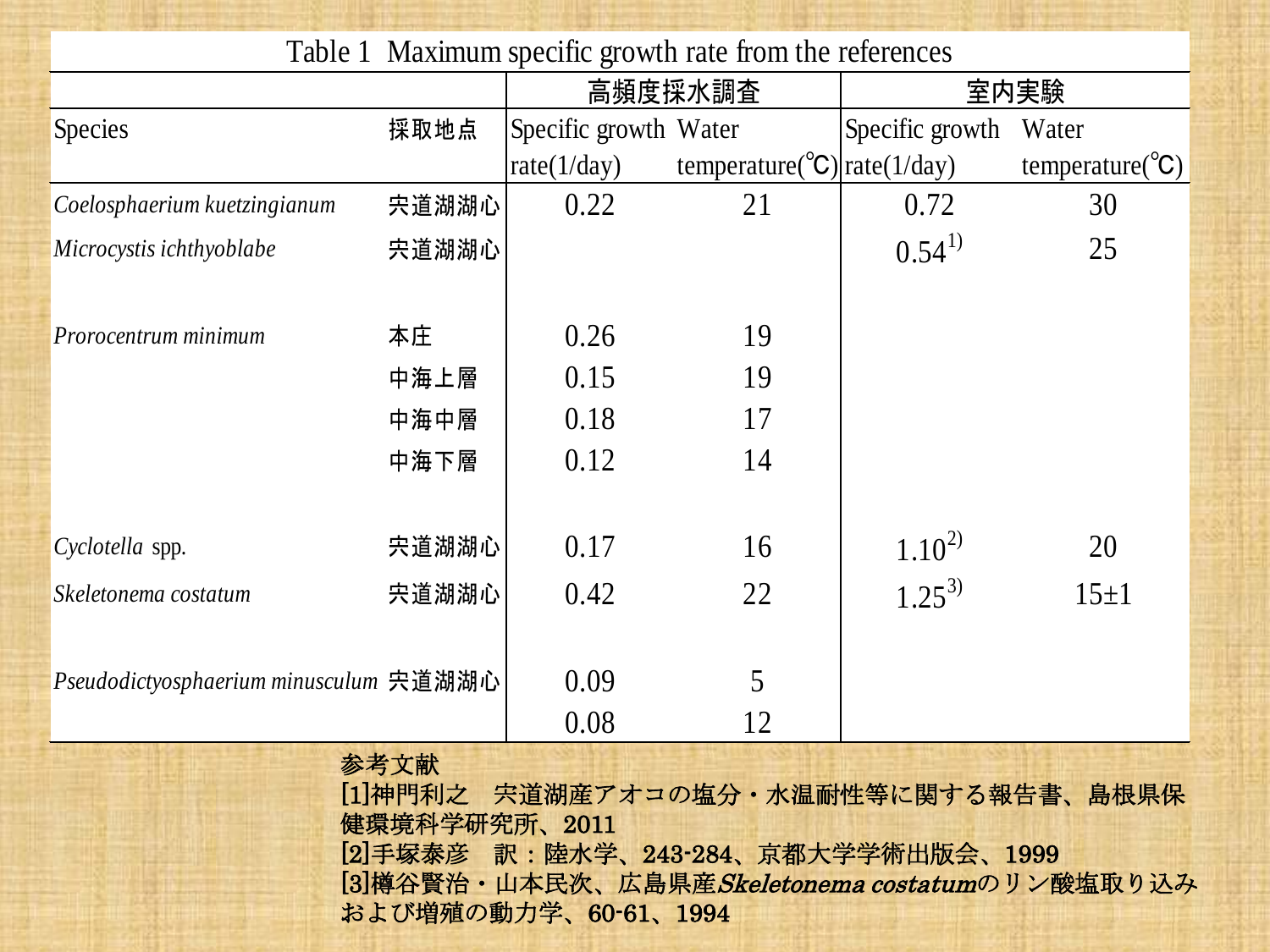#### 倍化時間について

Table 2 各藻類の倍化時間

| Species                                | 採取地点  | 倍加時間           | Water                        | 倍加時間           | Water                        |
|----------------------------------------|-------|----------------|------------------------------|----------------|------------------------------|
|                                        |       | $\text{(day)}$ | temperature( ${}^{\circ}C$ ) | $\text{(day)}$ | temperature( ${}^{\circ}C$ ) |
| Coelosphaerium kuetzingianum           | 宍道湖湖心 | 3.1            | 21                           | 1.0            | 30 <sup>°</sup>              |
| Microcystis ichthyoblabe               | 宍道湖湖心 |                |                              | $1.3^{1}$      | 25                           |
|                                        |       |                |                              |                |                              |
| Prorocentrum minimum                   | 本庄    | 2.7            | 19                           |                |                              |
|                                        | 中海上層  | 4.6            | 19                           |                |                              |
|                                        | 中海中層  | 3.9            | 17                           |                |                              |
|                                        | 中海下層  | 5.8            | 14                           |                |                              |
|                                        |       |                |                              |                |                              |
| Cyclotella spp.                        | 宍道湖湖心 | 4.1            | 16                           | $0.6^{2}$      | 20                           |
| Skeletonema costatum                   | 宍道湖湖心 | 1.7            | 22                           | $0.6^{3}$      | $15+1$                       |
|                                        |       |                |                              |                |                              |
| Pseudodictyosphaerium minusculum 宍道湖湖心 |       | 7.7            | 5                            |                |                              |
|                                        |       | 8.7            | 12                           |                |                              |